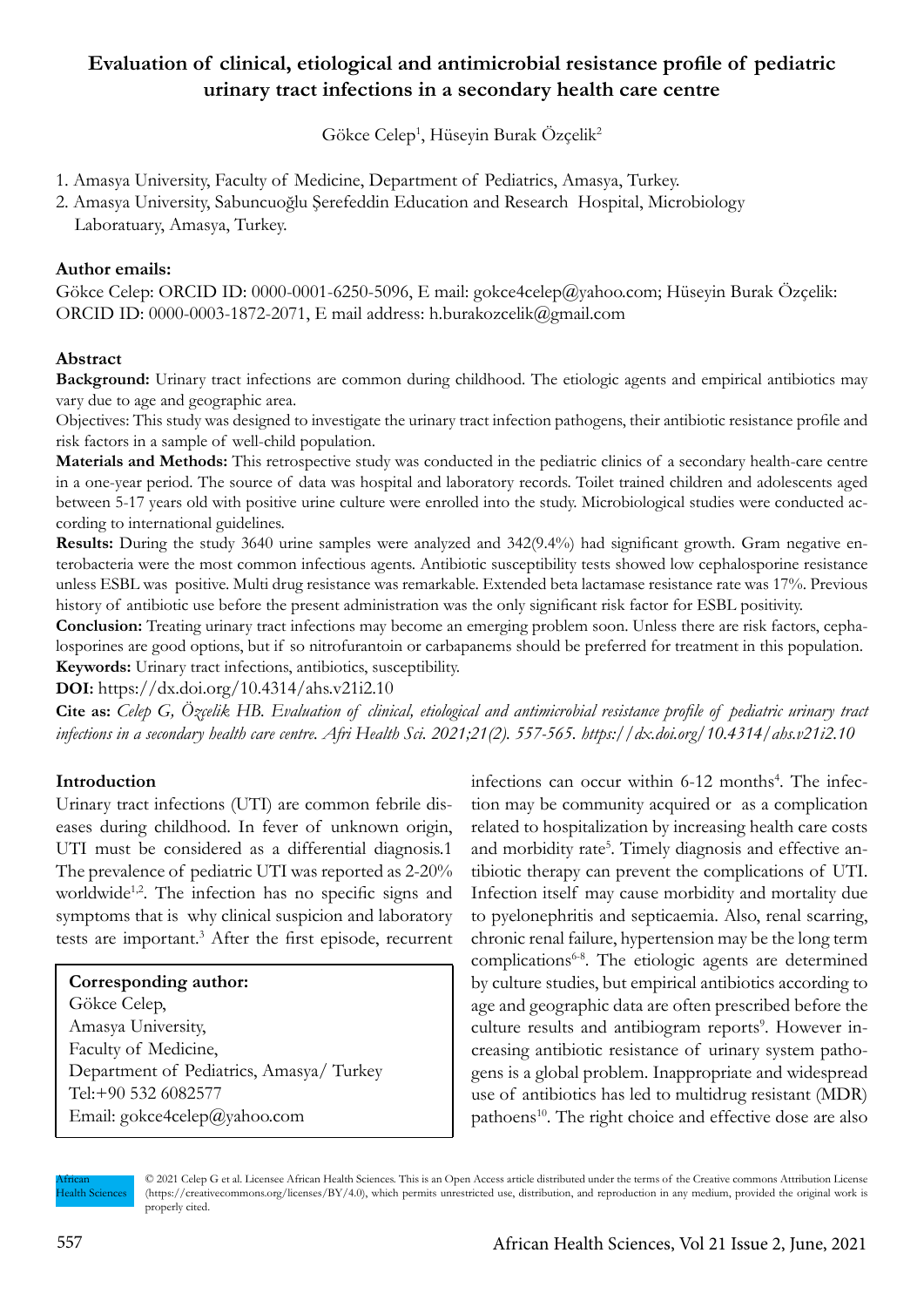important to prevent nephrotoxicity $11$ . The antimicrobial susceptibility of the microorganisms and risk factors causing multi drug resistance may vary regionally<sup>9,12</sup>. Bacteria gain resistance to beta-lactam antibiotics (synthetic penicillins, cephalosporins, aztreonam) and this makes the therapy process complicated with poor outcome and/or application of expensive, broad spectrum antibiotics such as carbapenems<sup>13,14</sup>. Rising carbapenem resistance is another problem<sup>15</sup>. The rise in extendedspectrum –beta lactamase (ESBL) producing bacteria in UTI is a therapeutic problem in children since the treatment options are limited and not suitable for outpatient settings<sup>16</sup>. Infancy, uroprophylaxis, recent antibiotic therapy, recurrent UTI, male gender have been reported as risk factors for UTI with ESBL-producing organisms<sup>17</sup>. ESBL producing organisms present an ever-growing burden not only for hospitalized patients, but for community settings as well $18,19$ .

The infectious agents and their antibiotic resistance patterns may vary between populations and regions. This study was designed to investigate the urinary tract infection pathogens, their antibiotic resistance profile and risk factors related with these parametres in a sample of previously healthy pediatric population who were admitted to the pediatric clinics of a secondary health care center. We aimed to emphasize risk factors for ESBL (+) uropathogens and recommend therapeutic choices available for children suffering from UTI.

# **Material and methods**

Study design and data collection: This retrospective study was conducted between 1<sup>st</sup> April, 2016 and 31<sup>st</sup> March, 2017 in the pediatric clinics of a secondary health- care centre in the middle-northern Turkey. The source of data was hospital and laboratory records. All toilet trained patients aged between 5 and 17 years old with positive urine culture, either admitted to pediatric outpatient clinics or hospitalized, were enrolled into the study. Children having no toilet training were excluded as urine bag samples or collecting urine via catheterization was not suitable for standardization. Patients with risk factors for recurrent UTI such as urogenital anomalies or neuromuscular problems related with non-optimal urine drainage were also excluded. Only one positive culture per patient was included in the study and repeated cultures from the same patient at the same time were excluded from the analysis. All urine specimens were obtained by midstream clean-catch method in toilet-trained children.19 Bag urine samples were not taken in consideration. Age, gender, hospital admission

within 3 months, hospitalization status at the time of positive sample, season, the microorganisms in the urine culture, their antibiotic susceptibility profile, ESBL status, prescribed antimicrobial drugs 3 months before the positive urine specimen were noted through electronic hospital record system (Sisoft HBYS®). "Laboratory UTI" was defined as "positive urine dipstick for nitrites and/or leukocyte count >5/ HPF. "Positive urine culture" was defined as "monomicrobial culture ≥100,000 colony-forming units [CFU]/mL for midstream and catheter urine". UTIs were classified as community acquired or healthcare associated due to patients' history. Community-acquired UTI (CA-UTI) was defined as a UTI episode in which, at the time the index urine sample was submitted, the patient was not hospitalized and had not been previously hospitalized during the preceding 30 days. Healthcare associated infection (HAI) was defined as "infections that patients acquire during the course of receiving healthcare treatment" 5,14.

**Microbiological procedures:** The sterile mid-stream urine specimens were planted on 5% blood agar and Eosin Methylene-blue Lactose Sucrose Agar (EMB) by semi-quantitative planting method with calibrated loop (0.001 ml). Planted plates were incubated aerobically at 370 C for 18-24 hours. Samples having significant growth (that is  $\geq 10^5$  colony forming units (CFU/ml)) were processed for further identification and susceptibility testing via VITEK 2 Compact (Biomerieux-France) system according to the manufacturer's instructions. Antimicrobial susceptibilities and ESBL production were determined due to the European Committee on Antimicrobial Susceptibility Testing guidelines<sup>20</sup>. The microorganisms reported as ESBL (+) by VITEK went through confirmation tests by double disc synergy method that tests the susceptibility of the strain against amoxycillin and amoxycillin /clavulanic acid. The strain that showed increased inhibition zone with the combination disc on Mueller- Hinton agar plate was considered to have ESBL. E.coli ATCC 25922 was used as control test.

**Statistical analyses:** The analyses were performed using SPSS version 15 (SPSS, Inc., Chicago, IL, USA). The data were presented as frequencies, medians and minimum–maximum, range or mean  $\pm$  SD by descriptive statistics, when indicated. Cross- tabs with chi-square test  $(\gamma 2)$  and z-test were used to identify statistically significant differences between groups at 95% confidence. Probability factor (p) less than 0.05 was regarded as statistically significant.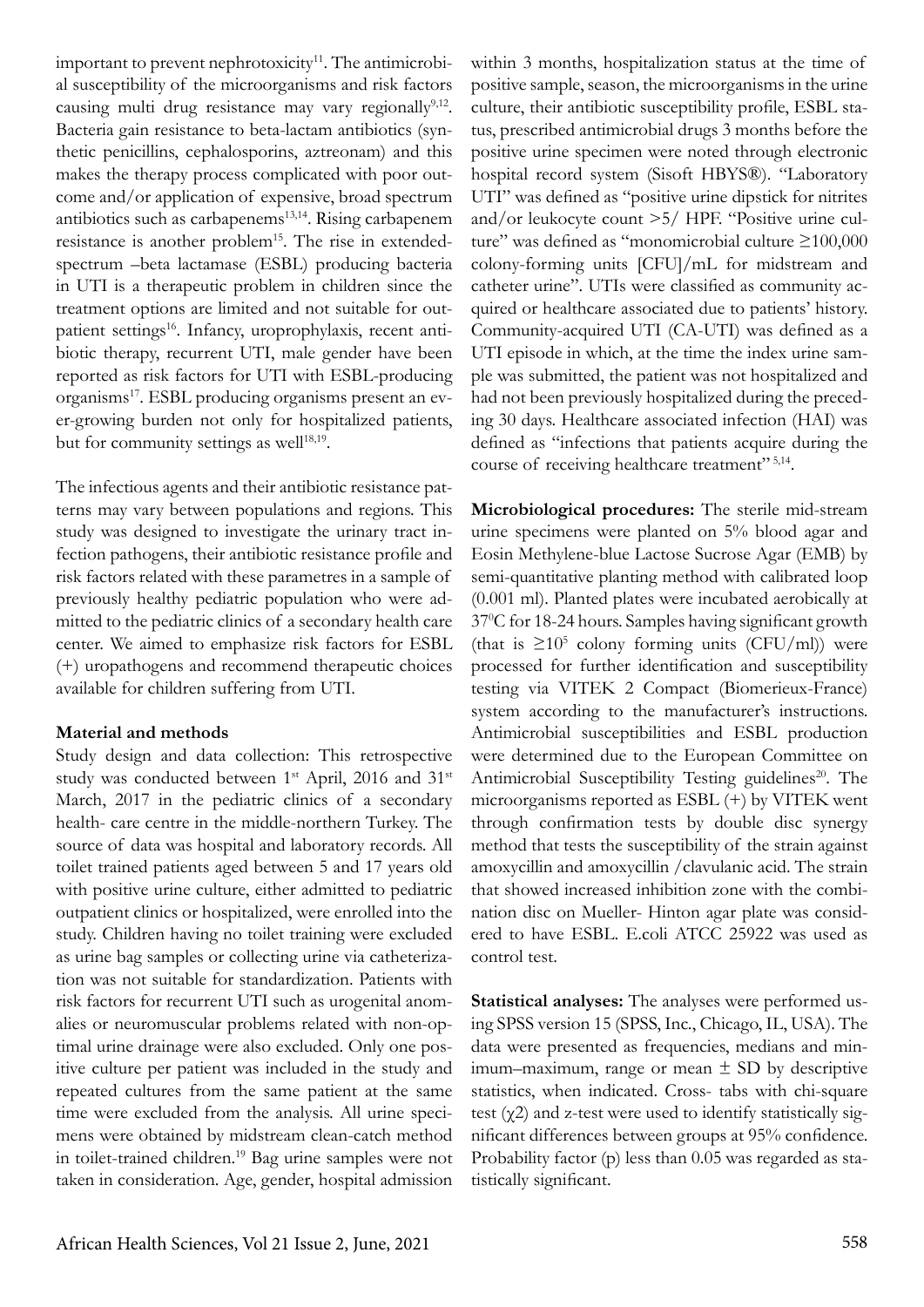Ethics statement: The Ethical Committee of Hitit University approved this study (approval number: 2019- 103)

#### **Results**

During the study period  $(1^{st}$  April, 2016-31<sup>st</sup> March, 2017), 8381 urine samples were accepted to the microbiology laboratory for culture tests and 3640 samples were suitable for this study. The samples belonging to children under five years old and having no toilet training (n= 4710) or patients with risk factors for recurrent UTI such as urogenital anomalies or neuromuscular problems related with non-optimal urine drainage (n=31) were excluded. Among 3640 UTI suspected

samples, 342 (9.4%) had significant growth. Of the 342 isolates 33  $(9.6\%)$  belonged to males and 309  $(90.4\%)$ to females and the mean age of the study group was  $9.04\pm3.46$  years old. Eighty-one  $(23.7%)$  of the samples were obtained in winter, 160 in autumn and spring equally and the rest ( $n=101$ ; 29.5%) in summer. Only 17 (4.9%) samples belonged to hospitalized patients (HAI) and the rest belonged to the patients of outpatient clinics (community acquired infections). Most of the specimens were from the pediatric emergency service (n=189; %55.3). Abdominal pain (n=89; 26.1%), dysuria ( $n= 45$ ; 13.2%), nausea and vomiting ( $n= 12.9%$ ) were the most common symptoms during administration (Table 1).

**Table 1:** Clinical features of the study population (page 7)

| Age                                       | $9.04 \pm 3.46$ (5-17) years |                |  |  |  |  |  |
|-------------------------------------------|------------------------------|----------------|--|--|--|--|--|
| Gender                                    |                              |                |  |  |  |  |  |
|                                           |                              |                |  |  |  |  |  |
| Girls                                     | 2538                         | 69.7%          |  |  |  |  |  |
| <b>Boys</b>                               | 1102                         | 30.3%          |  |  |  |  |  |
| <b>Season</b>                             |                              |                |  |  |  |  |  |
|                                           |                              |                |  |  |  |  |  |
| Autumn                                    | 80                           | 23.4%          |  |  |  |  |  |
| Winter                                    | 81                           | 23.7%          |  |  |  |  |  |
| Spring                                    | 80                           | 23.4%          |  |  |  |  |  |
| Summer                                    | 101                          | 29.5%          |  |  |  |  |  |
|                                           |                              |                |  |  |  |  |  |
| <b>Service</b>                            |                              |                |  |  |  |  |  |
|                                           |                              |                |  |  |  |  |  |
| Pediatric Emergency Service<br>Pediatrics | 189<br>105                   | 55.3%<br>30.7% |  |  |  |  |  |
| Pediatric Surgery                         | 48                           | 14%            |  |  |  |  |  |
|                                           |                              |                |  |  |  |  |  |
| <b>Patient setting</b>                    |                              |                |  |  |  |  |  |
|                                           |                              |                |  |  |  |  |  |
| Outpatient clinics                        | 325                          | 95%            |  |  |  |  |  |
| Hospitalized                              | 17                           | $5\%$          |  |  |  |  |  |
|                                           |                              |                |  |  |  |  |  |
| <b>Reason for administration</b>          |                              |                |  |  |  |  |  |
|                                           |                              |                |  |  |  |  |  |
| Abdominal pain                            | 89                           | 26.1%          |  |  |  |  |  |
| Dysuria                                   | 45                           | 13.2%          |  |  |  |  |  |
| Nausea $\pm$ vomiting                     | $\overline{24}$              | 7.0%           |  |  |  |  |  |
| Fever                                     | $\overline{20}$              | 5.8%           |  |  |  |  |  |
| Enuresis                                  | $\overline{7}$               | 2.0%           |  |  |  |  |  |
| Anorexia                                  | $\overline{2}$               | 0.6%           |  |  |  |  |  |
|                                           |                              |                |  |  |  |  |  |
| <b>Dipstick test</b>                      |                              |                |  |  |  |  |  |
| Compatible with UTI                       | 212                          | $62~\%$        |  |  |  |  |  |
| Non-compatible with UTI                   | 54                           | 15.8%          |  |  |  |  |  |
|                                           |                              |                |  |  |  |  |  |
| <b>Patient history</b>                    |                              |                |  |  |  |  |  |
|                                           |                              |                |  |  |  |  |  |
| Hospital administration before            | $1.89 \pm 2.29$ (median:1)   |                |  |  |  |  |  |
| the index positive urine culture          |                              |                |  |  |  |  |  |
| Hospitalization before the index          |                              |                |  |  |  |  |  |
| positive urine culture                    | 10                           |                |  |  |  |  |  |
| Antibiotics (box per patient)             | $0.77 \pm 1.04$ (median: 1)  |                |  |  |  |  |  |
|                                           |                              |                |  |  |  |  |  |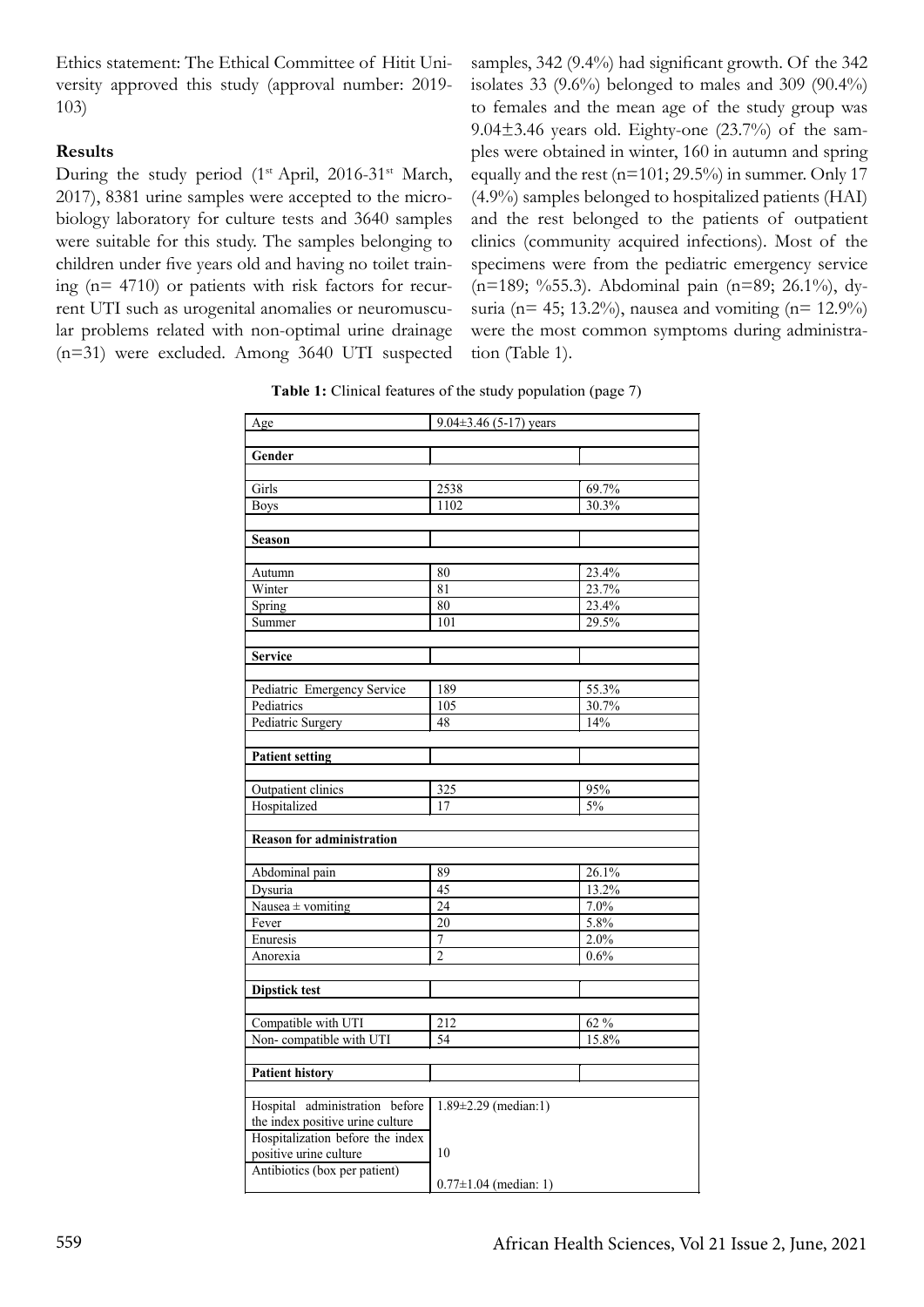Among the study group, 218 patients were admitted to the hospital at least once (range: 0-13) and 10 were hospitalized three months before the positive urine culture result. According to the accessed records 79 had respiratory tract infections, 53 had UTI and 26 acute diarrhea and vomiting . Approximately half of the patients (n=156; 45.6%) had received several antibiotics at different times within the preceding three months. Amoxicillin clavulanic acid (n= 71; 29.1%), cefuroxime  $(n= 44; 18\%)$ , cefixime  $(n= 27; 11\%)$  were the most frequent prescribed antimicrobials (Table 2). Seventeen patients were hospitalized during sample obtaining, diagnosed as HAI and two of them had urine catheter in intensive care unit.

| Antimicrobial               | $\mathsf{n}$   | $\frac{0}{0}$ |
|-----------------------------|----------------|---------------|
| <b>Agents</b>               |                |               |
| Amoxicillin clavulanic acid | 71             | $29.1\%$      |
| Cefuroxime                  | 44             | 18 %          |
| Cefixime                    | 27             | $11\%$        |
| Co-trimaxazole              | 15             | $6.2\%$       |
| Ceftriaxone                 | 13             | 5.3 %         |
| Claritromycine              | 12             | 4.9%          |
| Cefdinir                    | 12             | $4.9\%$       |
| Nitrofurantoin              | 10             | $4.1\%$       |
| Oseltamivir                 | 5              | $2\%$         |
| Metronidazole               | $\overline{7}$ | $2.9\%$       |
| Sulbactam-Ampicillin        | 5              | $2\%$         |
| Gentamicin                  | 4              | $1.6\%$       |
| Phosphomycine               | 4              | $1.6\%$       |
| Penicillin                  | 3              | $1.2\%$       |
| Azithromycin                | 3              | $1.2\%$       |
| Amikacin                    |                | $0.4\%$       |
| Others                      | 8              | 3.3 %         |

Dipstick tests were performed for 266 patients and 79.7% (n= 212) of the results were compatible with laboratory UTI. Gram negative bacilli were the most common infectious agents and *E.coli* was leading (n= 268; 78.4%). The rate of Gram positive agents was 6.4% (n=22) (Table 3). Antibiotic susceptibility tests showed low cephalosporine resistance unless ESBL is positive; however, ampicillin and co-trimoxazole seem to be inappropriate options for empiric treatment in our population. The rate of oxacillin resistance in Gram positive agents was  $50\%$  (n=11) and there was no vancomycin resistance in enterococci (Table 4).

**Table 3:** Distribution of infectious agents (page 8)

|                                            | n   | $\frac{0}{0}$ |
|--------------------------------------------|-----|---------------|
| Escherichia coli                           | 268 | 78.3          |
| Gram $(+)$ cocci                           | 22  | 6.5           |
| Klebsiella strains (spp)                   | 19  | 5.6           |
| <i>Enterococcus</i> spp                    | 12  | 3.6           |
| Proteus mirabilis                          | 8   | 2.4           |
| Pseudomonas aeruginosa                     | 4   | 1.2           |
| <i>Enterobacter</i> spp                    | 4   | 1.2           |
| Others (Acinetobacter spp, Citrobacter spp | 5   | 1.3           |
| TOTAL                                      | 342 | 100           |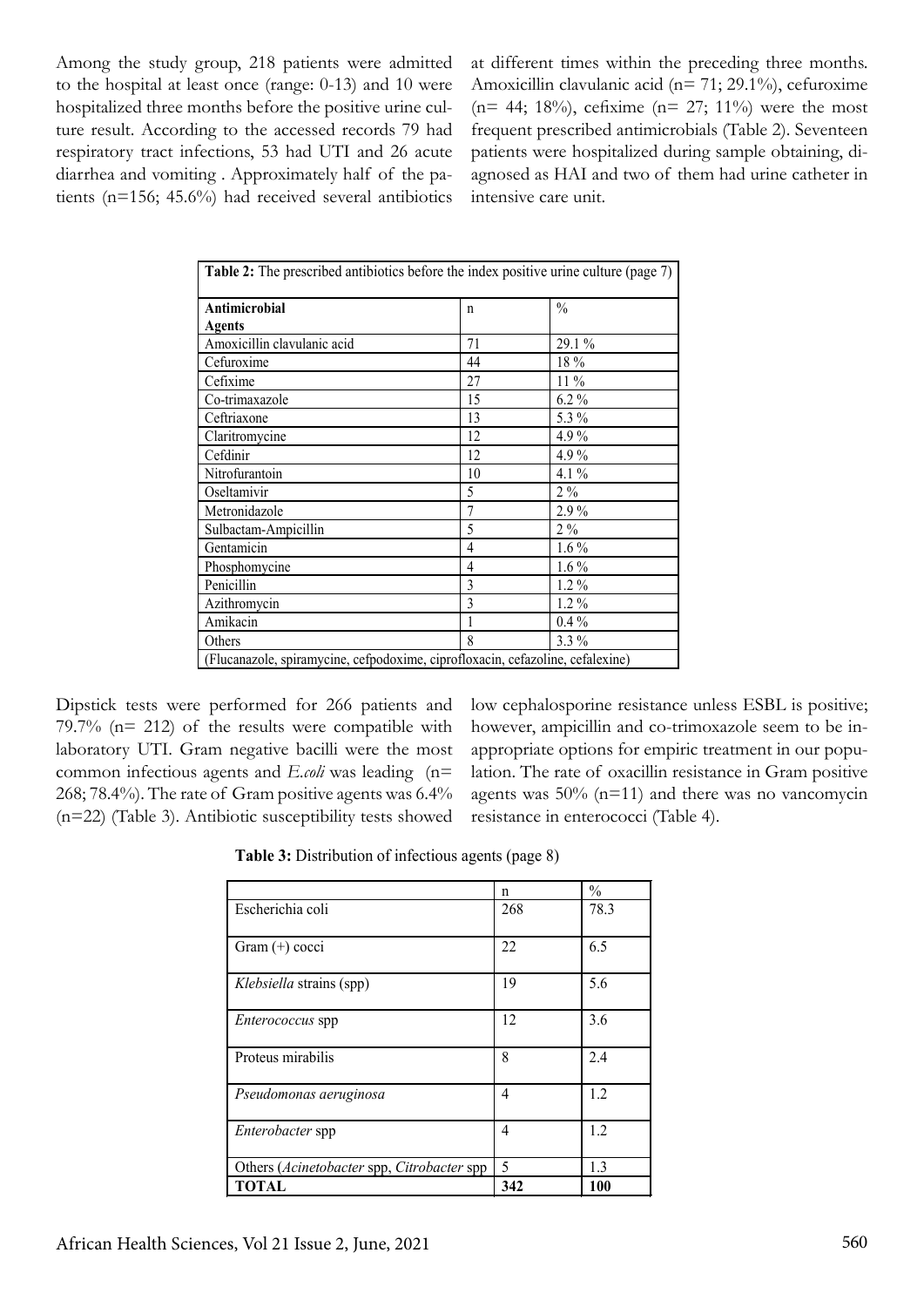**Table 4:** Infectious agents and their antibigram results

| Sensitivity(S)/Resistance<br>% S | Ampicillin | Amoxicillin Clavulanic Acid | Piperacillin Tazobactam | Cefuroxime | Cefoxitine | Cefixime | Ceftazidime | Ceftriaxone | Ertapenem | Imipenem | Meropenem | Amikacin | Gentamicin | Ciprofloxacine | Phosphomycine | Nitrofurantoin | Co-trimaxasozole |
|----------------------------------|------------|-----------------------------|-------------------------|------------|------------|----------|-------------|-------------|-----------|----------|-----------|----------|------------|----------------|---------------|----------------|------------------|
| E.coli                           | 118/16     | 149/101                     | 221/26                  | 200/51     | 231/20     | 195/11   | 207/41      | 211/37      | 248/2     | 231/1    | 246/3     | 245/6    | 234/17     | 214/37         | 230/3         | 231/2          | 184/66           |
| $n = 268$                        | 47.0%      | 59.6%                       | 98.4%                   | 79.7%      | 92.0%      | 83.7%    | 83.5%       | 85.1%       | 99.2%     | 99.5%    | 98.8%     | 97.6%    | 93.2%      | 85.3%          | 98.7%         | 99.1%          | 73.6%            |
|                                  |            |                             |                         |            |            |          |             |             |           |          |           |          |            |                |               |                |                  |
|                                  | (251)      | (250)                       | (247)                   | (251)      | (251)      | (233)    | (248)       | (248)       | (250)     | (232)    | (249)     | (251)    | (251)      | (251)          | (233)         | (233)          | (250)            |
|                                  |            |                             |                         |            |            |          |             |             |           |          |           |          |            |                |               |                |                  |
| Klebsiella spp<br>$n=19$         | 1/18       | 109                         | 12/7                    | 15/4       | 17/2       | 13/3     | 15/4        | 13/6        | 17/2      | 15/1     | 19/0      | 19/0     | 18/1       | 17/2           | 13/3          | 15/1           | 16/3             |
|                                  | 5.3%       | 52.6%                       | 63.1%                   | 78.9%      | 89.5%      | 81.3%    | 78.9%       | 68.4%       | 89.5%     | 93.7%    | 100%      | 100%     | 94.7%      | 89.5%          | 81.2%         | 93.7%          | 84.2%            |
|                                  | (19)       | (19)                        | (19)                    | (19)       | (19)       | (16)     | (19)        | (19)        | (19)      | (16)     | (19)      | (19)     | (19)       | (19)           | (16)          | (16)           | (19)             |
|                                  |            |                             |                         |            |            |          |             |             |           |          |           |          |            |                |               |                |                  |
| Proteus spp<br>$n=8$             | 4/4        | 6/2                         | 8/0                     | 6/2        | 8/0        | 8/0      | 6/2         | 5/3         | 7/1       | 8/0      | 8/0       | 8/0      | 8/0        | 8.0            | 8/0           | 5/3            | 5/3              |
|                                  | 50%        | 75%                         | 100%                    | 75%        | 100%       | 100%     | 75%         | 62.5%       | 87.5%     | 25%      | 100%      | 100%     | 100%       | 100%           | 100%          | 62.5%          | 62.5%            |
|                                  | 18Y        | (8)                         | (S)                     | (S)        | (S)        | (S)      | (S)         | (8)         | (8)       | (8)      | (8)       | (8)      | (S)        | (8)            |               | (S)            | (8)              |
| Enterococcus spp                 | 7/3        |                             |                         |            |            |          |             |             |           |          |           |          |            | 8/2            |               |                | 7/3              |
| $n=12$                           | (10)       |                             |                         |            |            |          |             |             |           |          |           |          |            | 80%            |               |                | 70%              |
|                                  |            |                             |                         |            |            |          |             |             |           |          |           |          |            | (10)           |               |                | (10)             |
|                                  |            |                             |                         |            |            |          |             |             |           |          |           |          |            |                |               |                |                  |
|                                  |            |                             |                         |            |            |          |             |             |           |          |           |          |            |                |               |                |                  |
| Pseudomonas aerogineosa<br>$n=4$ |            |                             | 3/0                     |            |            |          | 3/0         |             |           | 1/1      | 2/1       | 2/1      | 2/1        | 2/1            |               |                |                  |
|                                  |            |                             | 100%                    |            |            |          | 100%        |             |           | 50%      | 66.6%     | 66.6%    | 66.6%      | 66.6%          |               |                |                  |
| Staphylococcus spp<br>n=18       |            |                             | (3)                     |            |            |          | (3)         |             |           | (2)      | (3)       | (3)      | (3)        | (3)            |               |                |                  |
|                                  |            |                             |                         |            |            |          |             |             |           |          |           |          | 13/1       | 13/1           | 6/8           |                | 14/0             |
|                                  |            |                             |                         |            |            |          |             |             |           |          |           |          | 92.8%      | 92.8%          | 42.8%         |                | 100%             |
|                                  |            |                             |                         |            |            |          |             |             |           |          |           |          |            |                |               |                |                  |
|                                  |            |                             |                         |            |            |          |             |             |           |          |           |          | (14)       | (14)           | (14)          |                | (14)             |
|                                  |            |                             |                         |            |            |          |             |             |           |          |           |          |            |                |               |                |                  |

ESBL positivity was detected in 58 (17%) of the samples and these bacteria were susceptible to carbapenems, amikacin, phosphomycin , nitrofurantoin and piperacillin tazobactam (Table 5). Thirty-five (60%) of the ESBL positive patients had previous antibiotic therapy history before present administration and antibiotic use was statistically significant for ESBL positivity  $(p= 0.01)$ . ESBL was more frequent in females, however there was no statistical significance between genders ( $p= 0.15$ ). Most of the ESBL (+) patients ( $n=48$ ; 82.8%) were under 12 years old, the rate of positivity

decreased with age, but this was not statistically significant, either  $(p=0.44)$ . Also, UTI history within the three months had no significant effect on ESBL positivity  $(p=0.14)$ . Only one ESBL  $(+)$  patient had HAI, all others were evaluated as CA-UTI. After diagnosis, 18 patients were hospitalized for UTI treatment. Among 58 ESBL (+) patients only six were hospitalized and 4 were treated with carbapenems and 2 with amikacin. The rest of the patients were treated with nitrofurantoin (n=34), intramuscular amikacin  $(n=5)$  and gentamicin  $(n=9)$  in the outpatient settings. ESBL positivity was not a criterion for hospitalization (p=0.11)

| Sensitivity<br>(S)/Resista<br>nce<br>$(R)$ % S | Ampicillin | Amoxicillin<br>Clavulanic<br>Acid | Piperacillin<br>Tazobactam | Cefuroxime | Cefoxitine | Cefixime      | Ceftazidime | Celtriaxone | Ertapenem | Imipenem | Meropenem | Amikacin | Gentamicin | Ciprofloxacine | Phosphomycine | Nitrofurantoin | $Co-$<br>trimaxasozole |
|------------------------------------------------|------------|-----------------------------------|----------------------------|------------|------------|---------------|-------------|-------------|-----------|----------|-----------|----------|------------|----------------|---------------|----------------|------------------------|
| E.coli<br>$n=50$                               | 2/44       | 12/34                             | 39/7                       | 7/39       | 32/14      | 9/35          | 6/38        | 13/33       | 45/1      | 43/1     | 45/1      | 42/4     | 38/8       | 27/19          | 43/1          | 43/1           | 23/23                  |
|                                                | 4.3%       | 26%                               | 84.7                       | 15.2%      | 69.5%      | 20.4%<br>(44) | 13.6%       | 28.2%       | 97.8%     | 97.7%    | 97.8%     | 91.3%    | 82.6%      | 58.7%          | 97.7%         | 97.7%          | 50%                    |
|                                                | (46)       | (46)                              | (46)                       | (46)       | (46)       |               | (44)        | (46)        | (46)      | (44)     | (46)      | (46)     | (46)       | (46)           | (44)          | (44)           | (46)                   |
|                                                |            |                                   |                            |            |            |               |             |             |           |          |           |          |            |                |               |                |                        |
| Klebsiella<br>spp                              | 0/4        | 0/4                               | 1/3                        | 1/3        | 4/0        | 1/2           | 1/3         | 0/4         | 4/0       | 3/0      | 4/0       | 4/0      | 3/1        | 3/1            | 3/0           | 2/1            | 2/2                    |
| $n=4$                                          |            | $\theta$                          | 25%                        | 25%        | 100%       | 66.6%         | 25%         |             | 100%      | 100%     | 100%      | 100%     | 75%        | 75%            | 100%          | 66.6%          | 50%                    |
|                                                | (4)        | (4)                               | (4)                        | (4)        | (4)        | (3)           | (4)         | (4)         | (4)       | (3)      | (4)       | (4)      | (4)        | (4)            | (3)           | (3)            | (4)                    |
| Enterobact<br>er cloacea                       | 0/3        | 0/3                               | 0/2                        | 0/3        | 0/3        | 0/2           | 0/3         | 0/3         | 3/0       | 2/0      | 3/0       | 3/0      | 3/0        | 3/0            | 1/1           | 2/0            | 3/0                    |
| $n=3$                                          |            |                                   |                            |            |            |               | $\Omega$    |             | 100%      | 100%     | 100%      | 100%     | 100%       | 100%           | 50%           | 100%           | 100%                   |
|                                                | (3)        | (3)                               | (2)                        | (3)        | (3)        | (2)           | (3)         | (3)         | (3)       | (2)      | (3)       | (3)      | (3)        | (3)            | (2)           | (2)            | (3)                    |
| Citrobacter<br>freundii                        | 0/1        | 0/1                               | 1/0                        | 0/1        | 1/0        |               | 0/1         | 0/1         | 1/0       |          | 1/0       | 1/0      | 1/0        | 0/1            |               |                | 1/0                    |
| $n=1$                                          |            | 0                                 | 100%                       |            | 100%       |               | $\Omega$    |             | 100%      |          | 100%      | 100%     | 100%       | $\theta$       |               |                | 100%                   |
|                                                | (1)        | (1)                               | (1)                        | (1)        | (1)        |               | (1)         | (1)         | (1)       |          | (1)       | (1)      | (1)        | (1)            |               |                | (1)                    |

**Table 5:** Antibiogram susceptibility of the ESBL(+) agents

#### **Discussion**

Urinary tract infections are common problems in the pediatric population. The diagnosis and treatment may be challenging sometimes, but morbidity and mortality can be inevitable due to short and long- time outcomes, unless it is well treated<sup>6-8</sup>. Empirical treatment strategies are important because studies to detect the infectious agents and their antimicrobial susceptibility take time. The agents and their antibiotic resistance profile may

vary between different areas, age groups, clinical status and may alter within time<sup>21,22</sup>. In this retrospectively designed study we focused on culture positive UTI, related risk factors and treatment choices for this common problem.

During a one year period 3640 urine specimens from toilet trained children over 5 years old were evaluated and 342 had significant growth; the rate of culture pos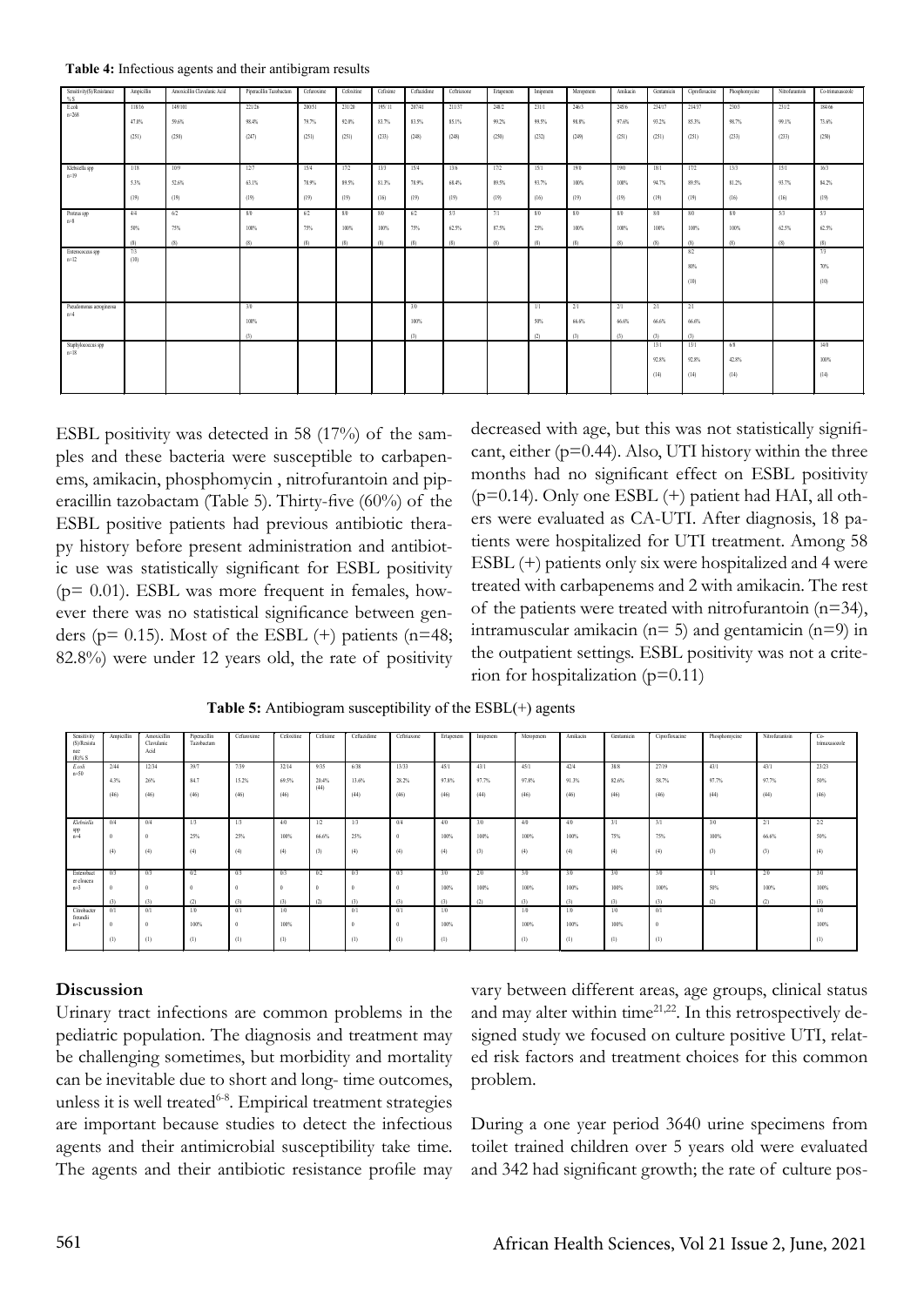itivity was 9.6%. UTI prevalence is high throughout the world, it was reported as 16% from Nepal, similar to South- East Asia, but lower in the USA and Iran 9%, 7.87% respectively<sup>9, 23, 24</sup>. The rates of UTI may be different in different areas. According to the clinical and sociodemographic features, results may vary. Our study group consisted of children who were able to give clean catch specimen and with no risk factors related to recurrent infection. This may be the reason of lower UTI prevalence in this study group. The ratio between females and males in the study population was 2.3 and 9.3 within the culture positive group. The high rate in girls is thought to be related with the anatomic structure. Low rate in boys may be the result of circumcision as it prevents the entrance of microorganisms to the urinary tract from the prepuce<sup>25</sup>. In Turkey most of the boys have circumcision before age 6 years due to regional rules and tradition. The rate of UTI may vary between genders due to age<sup>9</sup>, however age and gender had no statistical significance in our study although infection rate decreased with age and it was high in females.

In children, UTI presents with non-specific symptoms; especially in young children as they cannot express themselves in words. Fever, irritability, anorexia, abdominal pain, nausea, vomiting, urinary symptoms such as dysuria, polyuria, vesical tenesmus, urgency, incontinence are the common problems at admission.<sup>9, 26</sup>. Fever, poor feeding, irritability were the most frequent symptoms in younger children as reported in many studies. The members of this study group were at the age that they can express themselves and abdominal pain and/or dysuria were the most common reasons for admission. The symptoms directed the practitioners to urine tests and positivity/ negativity ratio of dipstick tests were compatible with positiveculture results (212/44).

The most common detected microorganism causing UTI was *E.coli* in our study group as it is in many reports<sup>9,12</sup>. *E.coli* originate from the faecal flora, spread to the urinary tract and become an infectious agent irrespective to age, gender or season26.Gram negative bacilli are responsible for majority of UTI, but recently Gram positive microorganisms have been also reported as it is in our study<sup>9</sup>.

Multi drug resistance (MDR) to antimicrobial agents is a global public health problem. One of the mechanisms of resistance is to produce ESBL which makes the treatment unresponsive to first choice antibiotics such as cephalosporins for UTI. This increases the morbidity of infection and health care costs via long hospital stay or maltreatment complications. The rate of

third generation cephalosporin susceptibility was over 85% in ESBL negative agents. In this study, the rate of ESBL positivity was 17%, lower than many countries. The susceptibility profile consisted of carbapenems (98-100%), phosphmycine (98-100%), aminoglycosides (91-100%); compatible with the literature. Nitrofurantoin susceptibility was approximately 98% to *E.coli*, but 66.6% to Klebsiella spp. Carbapenems have the lowest resistance rate for ESBL (+) agents among other antibiotics<sup>27</sup>. However they are expensive and applied by infusion which makes hospitalization necessary; they are good choices for severe infections or when resistance exists to other antimicrobials<sup>28</sup>. Also they are under cover of the social insurance institution when the patient is hospitalized and one cannot obtain these kind of drugs without formal procedures in our country. In this study 4 patients were treated with meropenem at the hospital. Faropenem and Tebipenem are oral forms of carbapenems, but they are not in the market of our country and experience in the pediatric population is limited $2^2$ .

The role of narrow spectrum antibiotics is popular and nitrofurantoin is a good option with low resistance rate, for *E.coli*. It must be administered four times a day and this makes the patient compliance difficult, but it is applied orally30. When UTI is uncomplicated nitrofurantoin seems to be a suitable drug for our population with resistance rate as 0.9% for *E.coli*. The rate of phosphomycine susceptibility in ESBL (+) agents was approximately 100% in this study group. Phosphomycine is applied once orally, this provides excellent patient compliance, however experience is limited in children30. Amikacin is one of the most popular agents in pediatric UTI treatment practice with its long experience history. It was a good choice against Klebsiella spp in this group with a susceptibility rate of 100%. A recent study recommends once-daily intramuscular amikacin as an alternative option for outpatient treatment of community-acquired lower UTIs, but the patients must be monitored for nephrotoxicity and ototoxicity<sup>14</sup>. Co-trimoxazole is another choice in USA, but in Turkey resistance rate is high<sup>31,32</sup>. An antibiotic should not be recommended when the resistance rate is over 20% for empirical treatment<sup>31</sup>. The rate of resistance was approximately 25% in our study group, revealing that it is not a suitable choice for our population. Quinolones are other alternative options for the adult population, but they are not recommended for children because of osteoarticular side effects and increasing resistance rate unless UTI is complicated<sup>31, 33</sup>. Piperacillin tazobactam may be considered as an alternative option in our population against *E.coli*, varying from other reports<sup>9</sup>.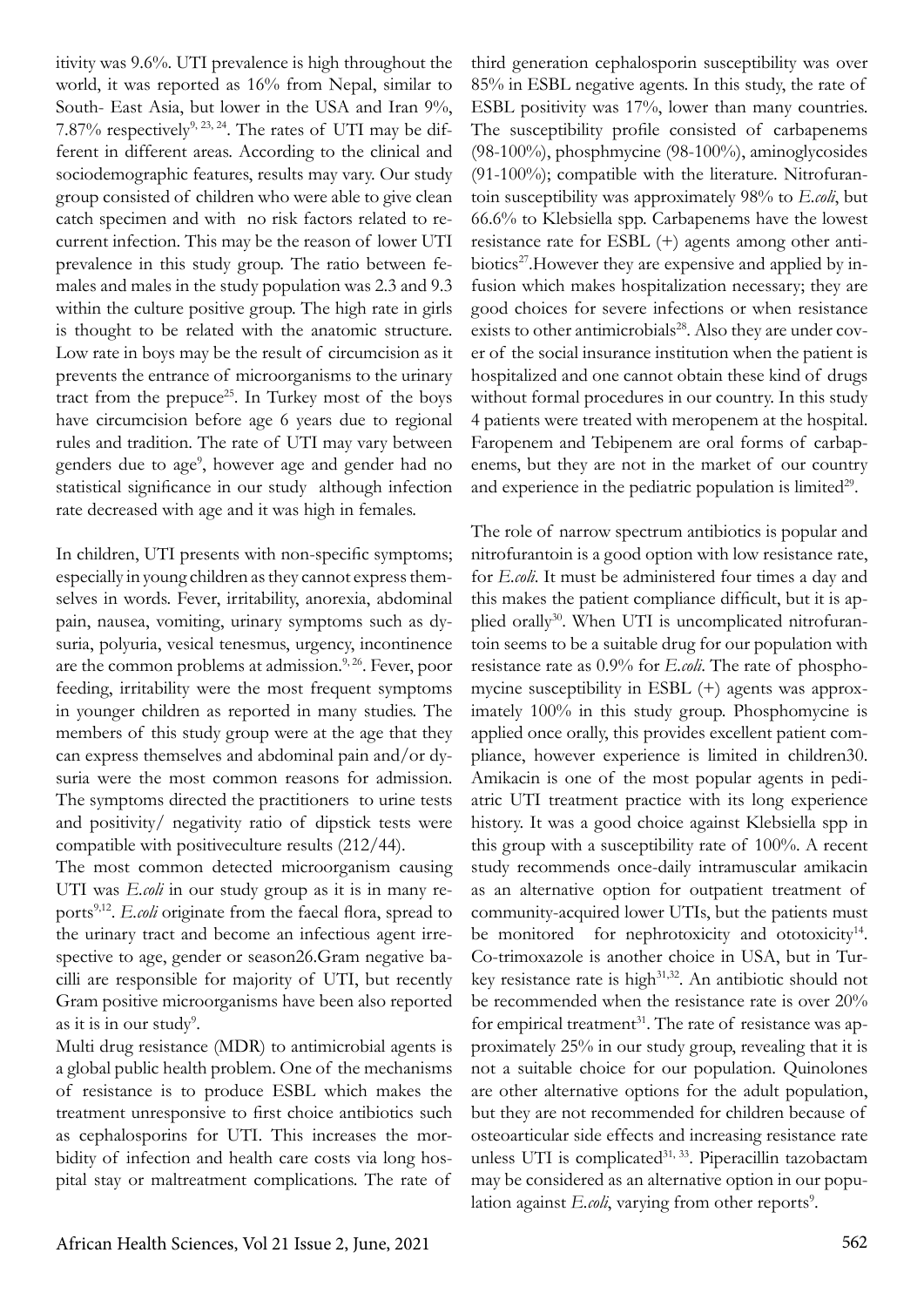In this study group 18 patients were hospitalized for UTI treatment. Six of them were infected by ESBL microorganisms. This showed that the clinical status (poor feeding, vomiting, drug intolerance, and lassitude) of the patient is the significant parameter that effects the clinician's decision about hospitalization, not the microorganisms. Among 58 ESBL (+) patients just six were hospitalized and 4 were treated with carbapenems and 2 with amikacin. The rest of the patients were treated with nitrofurantoin (n=34), intramuscular amikacin (n= 5) and gentamic  $(n=9)$  in the outpatient settings.

Risk factors for ESBL positivity were defined as "having urogenital anomalies or neuromuscular problems related with non-optimal urine drainage, clean intermittent catheterization necessity, <1 year-old age, having high UTI recurrence rate, long duration of prophylaxis, use of cephalosporin for prophylaxis, hospitalization within previous 3 months" by Kızılca et al<sup>17</sup>. Our study group consisted of >5 years old children having no risk factors defined by Kızılca et al., but these must be always in consideration while managing UTI. The only risk factor we could define was antibiotic intake within the preceding three months before the culture test. Gender, age, season, UTI history of previous UTI had no statistically significant effect on ESBL positivity.

## **Conclusion**

We recommend that preventing UTI is easier than treating the infection. Keeping the perineum clean, not using wet wipes for cleaning, wiping without contaminating anal region, keeping away ointments containing steroids for perianal dermatologic care are supportive methods for preventing UTI. Also circumcision should be recommended for boys. Third generation cephalosporins are still good options for UTI treatment in patients having no risk factors defined above. The resistance rate is under 20% for ceftriaxone, cefixime, cefoxitin and ESBL positivity rate is 17% in our study group. However, these alarming rates will lead to increasing resistance if antibiotic abuse carries on. Antibiotics should be prescribed for necessary indications with right dose per kilograms and enough duration of treatment. Co- trimoxazole and amoxicillin clavulanate seem to be bad options for UTI management for our population. If there are risk factors as Kızılca et al. defined or antibiotic intake within three months, ESBL positivity must be considered. The patients should be hospitalized if he/she is in bad clinical condition to provide supportive treatment and oral intake. In vivo response of third generation cephalosporines to ESBL (+) *E.coli* may be better than in vitro tests. This situation can be explained by the higher concentrations of antimicrobials in the urine34. When there is successful clinical response to the initiated antibiotic (resolution of fever and other symptoms, decreasing trend of acute phase reactants (leukocytes, C- reactive protein) and urine leukocyte count, sterile urine culture at <72 hours), the same agent can be continued even the result of the urine culture is an ESBL  $(+)$  agent<sup>35</sup>. Amikacin, gentamicin, carbapenems, piperacillin tazobactam can be ordered for unresponsive and selective cases. Nitrofurantoin, amikacin, gentamicin can be good options for outpatient settings if patient compliance is good. Patients should be monitored for nephrotoxicity and ototoxicity during aminoglycosides therapy. More studies are needed about efficiency of phosphomycin and oral carbapenems in children. Also, phosphomycin susceptibility must be evaluated via agar dilution methods for more accurate results<sup>20</sup>. Good clinical practice and well organized regional surveillance programs are necessary to update the treatment guidelines.

This report has great limitations as it is a retrospective study based on hospital records. The results cannot be generalized to the whole population as only the children visiting our hospital were included in the study. Also, younger children having no toilet training and having defects related to recurrent UTI, the most affected populations from UTI, were excluded. There is lack of data about clinical outcome of the cases. Also, the faecal flora of the cases were not considered although ESBL positivity was reported. We recommend that multicenter surveillance including all pediatric age groups should be conducted in the future with longer clinical follow up.

#### **Funding and conflict of interest declaration**

This study has no funding and the authors declare no conflict of interest or potential conflict of interest.

#### **References**

1. Shaikh N, Morone NE, Bost JE, Farrell MH. Prevalence of urinary tract infection in childhood: a meta-analysis. *Pediatr Infect Dis J*. 2008; 27(4):302-8. PMID: 18316994; doi: 10.1097/INF.0b013e31815e4122 2. Downing H, Thomas-Jones E, Gal M, Waldron CA, Sterne J, Hollingworth W, et al. The diagnosis of urinary tract infections in young children (DUTY): protocol for a diagnostic and prospective observational study to derive and validate a clinical algorithm for the diagnosis of UTI in children presenting to primary care with an acute illness. *BMC Infect Dis*. 2012;12:158. PMID: 22812651; doi:10.1186/1471-2334-12-158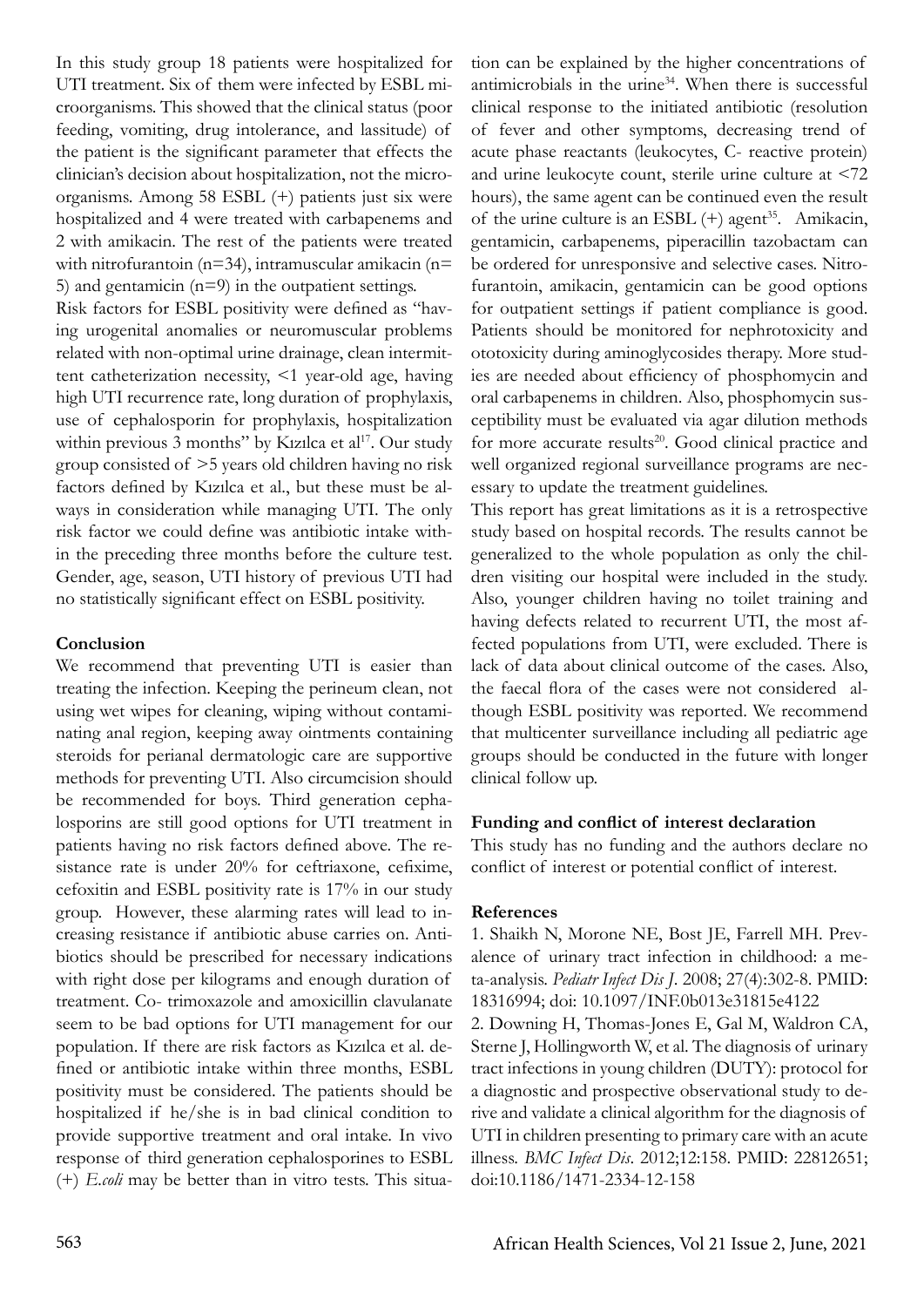3. Desai DJ, Gilbert B, McBride CA. Paediatric urinary tract infections: diagnosis and treatment. Aust Fam Physician. 2016;45(8):558–563 PMID: 27610444

4. Stein R, Dogan HS, Hoebeke P Kočvara R, Nijman RJ, Radmayr C, et al. Urinary tract infections in children: EAU/ESPU guidelines. Eur Urol. 2015;67 (3):546-558. PMID: 25477258 DOI: 10.1016/j.eururo.2014.11.007

5. World Health Organization (WHO). Prevention of Hospital-Acquired Infections. 2nd edn. Geneva: WHO; Available from: www.who.int/csr/resources/publications/whocdscsreph200212.pdf, 2002. (Accessed in June, 2019).

6. Zorc JJ, Kiddoo DA, Shaw KN. Diagnosis and management of pediatric urinary tract infections. *Clin Microbiol Rev*. 2005;18(2):417–422 PMID: 15831830; DOI: 10.1128/CMR.18.2.417-422.2005

7. Montini G, Tullus K, Hewitt I. Febrile urinary tract infections in children. *N Engl J Med*. 2011;365(3):239– 250. PMID: 21774712 DOI: 10.1056/NEJMra1007755 8. Vijayakumar M, Kanitkar M, Nammalwar BR, Bagga A. Revised statement on management of urinary tract infections. *Indian Pediatr*. 2011;48(9):709-17. PMID: 21992903

9. Shrestha LB, Baral R, Poudel P, Khanal B. Clinical, etiological and antimicrobial susceptibility profile of pediatric urinary tract infections in a tertiary care hospital of Nepal. *BMC Pediatrics* 2019(1);19:36. PMID: 30696410; DOI: 10.1186/s12887-019-1410-1

10. Nagaraj S, Kalal BS, Kamath N, Muralidharan S. Microbiological and antimicrobial profile of pathogens associated with pediatric urinary tract infection: A one year retrospective study from a tertiary care teaching hospital. *National Journal of Laboratory Medicine*. 2014;3(1):4-7. DOI: NJLM/2014/7651:2001

11. Mishra OP, Abhinay A, Prasad R. Urinary infections in children. *Indian J Pediatr*. 2013;80(10):838-843. PMID: 23881478 DOI: 10.1007/s12098-013-1118-4

12. Kalal BS, Patel R. Microbiological and Antimicrobial Profile of Urinary Tract Infection in Children From A Teaching Hospital in South India. *J Pediatr Inf* 2017; 11: 19-22. DOI: 10.5578/ced.50691

13. Pitout JD, Laupland KB. Extended-spectrum beta-lactamase-producing Enterobacteriaceae: an emerging public-health concern. *Lancet Infect Dis*. 2008;8(3):159–166. PMID: 18291338 DOI: 10.1016/ S1473-3099(08)70041-0

14. Polat M, Kara SS. Once-daily intramuscular amikacin for .outpatient treatment of lower urinary tract infections caused by extended-spectrum b-lactamase-producing *Escherichia coli* in children. *Infection and Drug Resistance* 2017;10(1):393-399 PMID: 29138582; DOI: 10.2147/IDR.S148703

15. Cantón R, Akóva M, Carmeli Y, Giske CG, Glupczynski Y, Gniadkowski M, et al. European Network on Carbapenemases. Rapid evolution and spread of carbapenemases among Enterobacteriaceae in Europe. *Clin Microbiol Infect*. 2012;18(5):413–431. PMID: 22507109 DOI: 10.1111/j.1469-0691.2012.03821.x

16. Robinson JL, Le Saux N. Management of urinary tract infections in children in an era of increasing antimicrobial resistance. *Expert Rev Anti Infect Ther*. 2016;14(9):809–816. https://doi.org/10.1080/1478721 0.2016.1206816

17. Kizilca O, Siraneci R, Yilmaz A, Hatipoglu N, Ozturk E, Kiyak A, et al. Risk factors for community-acquired urinary tract infection caused by ESBL-producing bacteria in children. *Pediatr Int*. 2012;54(6):858–862. https://doi.org/10.1111/j.1442-200X.2012.03709.x

18. Lukac PJ, Bonomo RA, Logan LK. Extended-spectrum ß-lactamase-producing Enterobacteriaceae in children: Old foe, emerging threat. *Clin Infect Dis*. 2015;60(9):1389–1397. PMID: 25595742; DOI: 10.1093/cid/civ020

19. Hooton TM, Bradley SF, Cardenas DD, Colgan R, Geerlings SE, Rice JC, et al. Diagnosis, prevention, and treatment of catheter-associated urinary tract infection in adults: 2009 international clinical practice guidelines from the Infectious Diseases Society of America. *Clin Infect Dis*. 2010;50(5):625–663. https://doi. org/10.1086/650482

20. The European Committee on Antimicrobial Susceptibility Testing. Breakpoint tables for interpretation of MICs and zone diameters. Version 5.0, 2015. Available from: PDFs/EUCAST\_files/Breakpoint\_tables/v\_5.0\_Breakpoint\_Table\_01. pdf. Accessed April 25, 2019.

21. Gupta P, Mandal J, Krishnamurthy S, Barathi D, Pandit N. Profile of urinary tract infections in paediatric patients. *Indian J Med Res* [serial online] 2015 [cited 2019 Oct 16];141:473-7. Available from: http://www. ijmr.org.in/text.asp?2015/141/4/473/159299

22. Akhtar MS, Mohsin N, Zahak A, Ain MR, Pillai PK, Kapur P, et al. Antimicrobial sensitivity pattern of bacterial pathogens in urinary tract infections in South Delhi, India. *Rev Recent Clin Trials*. 2014; 9:271-275. PMID: 25441943

23. Zorc JJ, Levine DA, Platt SL, Dayan PS, Macias CG, Krief W, et al. Clinical and demographic factors associated with urinary tract infection in young febrile infants. *Pediatrics*. 2005(3); 116:644–648. PMID: 16140703 DOI: 10.1542/peds.2004-1825

24. Ammenti A, Cataldi L, Chimenz R, Fanos V, La Manna A, Marra G, et al. Febrile urinary tract infections in young children: recommendations for